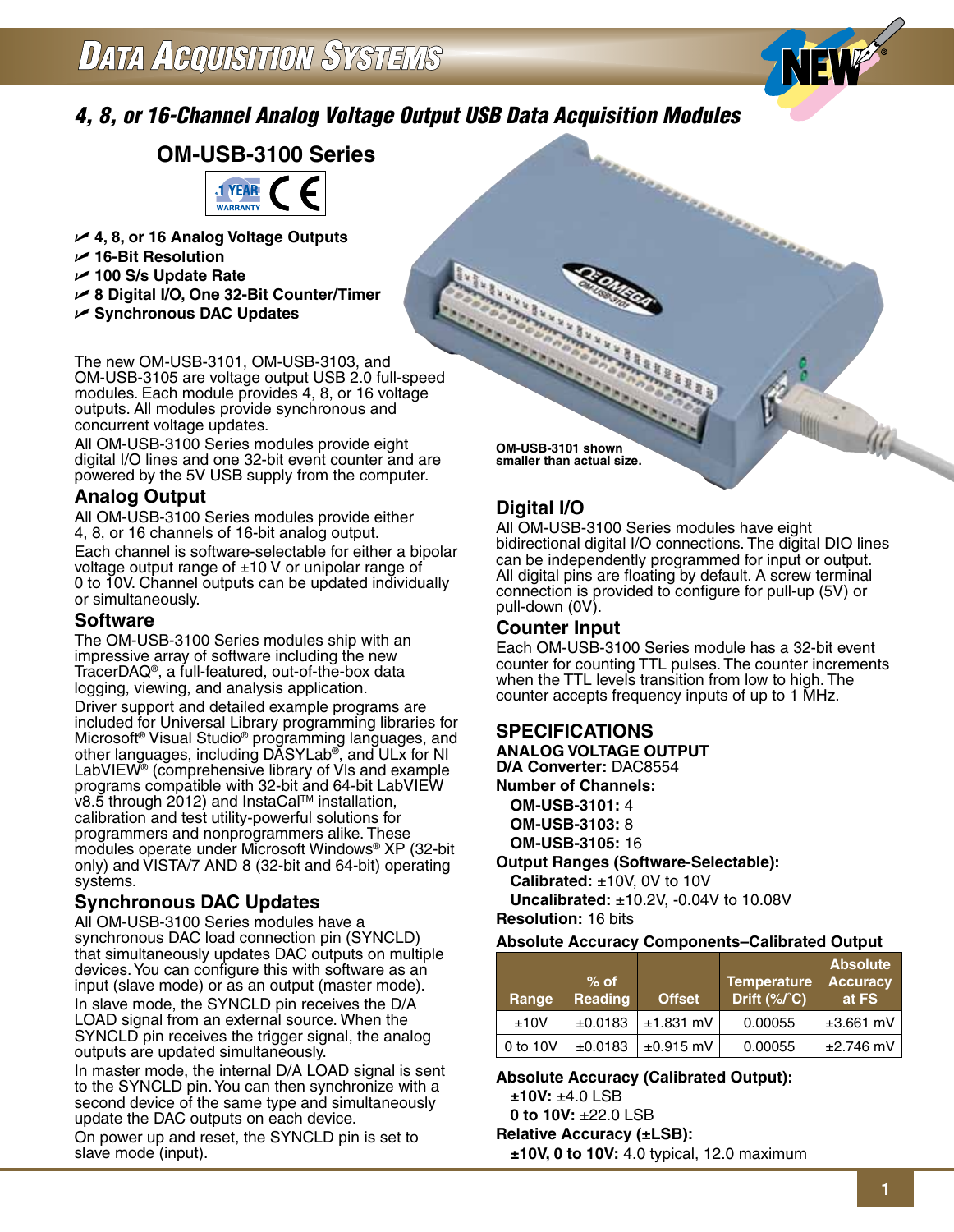

#### **Output Transient (±10V to 0 to 10V or 0 to 10V to ±10V):**

**Range Selection:** The output voltage level defaults to 0V when the output voltage range is reconfigured, the host computer is reset, shut down, or suspended, or a reset command is issued to the device.

**Duration:** 5 µs typical

**Amplitude:** 5V p-p typical

**Host Computer is Reset, Powered On, Suspended, or a Reset Command is Issued to Device:**

The duration of this output transient is depends highly on the enumeration process of the host computer. Typically, the output is stable after two seconds.

**Duration:** 2 s typical

**Amplitude:** 2V p-p typical

**Initial Power On:**

**Duration:** 50 ms typical

**Amplitude:** 5V peak typical

**Differential Nonlinearity:** The maximum differential nonlinearity specification applies to the entire operating temperature range. This specification also accounts for the maximum errors due to the software calibration algorithm (in calibrated mode only) and the DAC8554 nonlinearities)

 **Calibrated:** ±1.25 LSB typical, -2 LSB to 1 LSB maximum

**Uncalibrated:** ±0.25 LSB typical, ±1 LSB maximum

**Output Current (VOUTx Pins):** ±3.5 mA typical **Output Short-Circuit Protection (VOUTx Connected to AGND):** Indefinite

**Output Coupling:** DC

**Power On and Reset State:**

**DACs Cleared to Zero-Scale:** 0V, ±50 mV typical **Output Range:** 0 to 10V

**Output Noise:**

**0 to 10V Range:** 14.95 µVrms typical **±10V Range:** 31.67 µVrms typical

**Settling Time (To 1 LSB Accuracy):** 25 µS typical **Slew Rate:**

**0 to 10V Range:** 1.20V/µS typical **±10V Range:** 1.20V/µS typical

### **Throughput:**

 **Single-Channel:** 100 S/s maximum, system-dependent **Multichannel:** 100 S/s/#ch maximum,

system-dependent **ANALOG OUTPUT CALIBRATION Recommended Warm-Up Time:** 15 minutes minimum

on-board precision reference **DC Level:** 5.000V ±1 mV maximum

**Tempco:** ±10 ppm/°C maximum

**Long-Term Stability:** ±10 ppm/SQRT(1000 hrs) **Calibration Method:** Software calibration

**Calibration Interval:** 1 year

**DIGITAL I/O Digital Logic Type:** CMOS **Number of I/O:** 8

**Configuration:** Independently-configured for input or output

**Pull-Up/Pull-Down Configuration:** Softwareselectable; all pins floating (default). For pull-down, connect the DIO CTL pin to a DGND pin. For pull-up, connect the DIO CTL pin to the 5V pin.

**Digital I/O Input Loading:** TTL (default); 47 KΩ (pull-up/pull down configurations)

**Digital I/O Transfer Rate (System-Paced):** System-dependent, 33 to 1000 port reads/writes or single bit reads/writes per second.

**Input High Voltage:** 2.0V minimum, 5.5V absolute maximum

**Input Low Voltage:** 0.8V maximum, -0.5V absolute minimum

**Output High Voltage (IOH = -2.5 mA):** 3.8V minimum **Output Low Voltage (IOL = 2.5 mA):** 0.7V maximum **Power On and Reset State:** Input

#### **SYNCHRONOUS DAC LOAD**

**Pin Name:** SYNCLD (terminal block pin 49)

**Power On and Reset State:** Input

**Pin Type:** Bidirectional

**Termination:** Internal 100 K pull-down

#### **Software-Selectable Direction:**

 **Output:** Outputs internal D/A LOAD signal **Input:** Receives D/A LOAD signal from external source

**Input Clock Rate:** 100 Hz maximum

**Clock Pulse Width:**

**Input:** 1 µs minimum **Output:** 5 µs minimum

**Input Leakage Current:** ±1.0 µA typ

**Input High Voltage:** 4.0V minimum, 5.5V absolute maximum

**Input Low Voltage:** 1.0V maximum, -0.5V absolute minimum

### **Output High Voltage:**

**IOH:** -2.5 mA: 3.3V minimum

**No Load:** 3.8V minimum

 SYNCLD is a Schmitt trigger input and is overcurrent protected with a  $200 \Omega$  series resistor

### **Output Low Voltage:**

**IOL:** 2.5 mA: 1.1V maximum

**No Load:** 0.6V maximum

 When SYNCLD is in input mode, the analog outputs may either be updated immediately or when a positive edge is seen on the SYNCLD pin (this is under software control). However, the pin must be at a low logic level in order for the DAC outputs to be updated immediately. If an external source is pulling the pin high, no update occurs.

# **COUNTER**

**Pin Name:** CTR **Number of Channels:** 1 **Resolution:** 32-bits **Counter Type:** Event counter **Input Type:** TTL, rising edge triggered **Counter Read/Write Rates (Software-Paced):**  System dependent, 33 to 1000 reads per second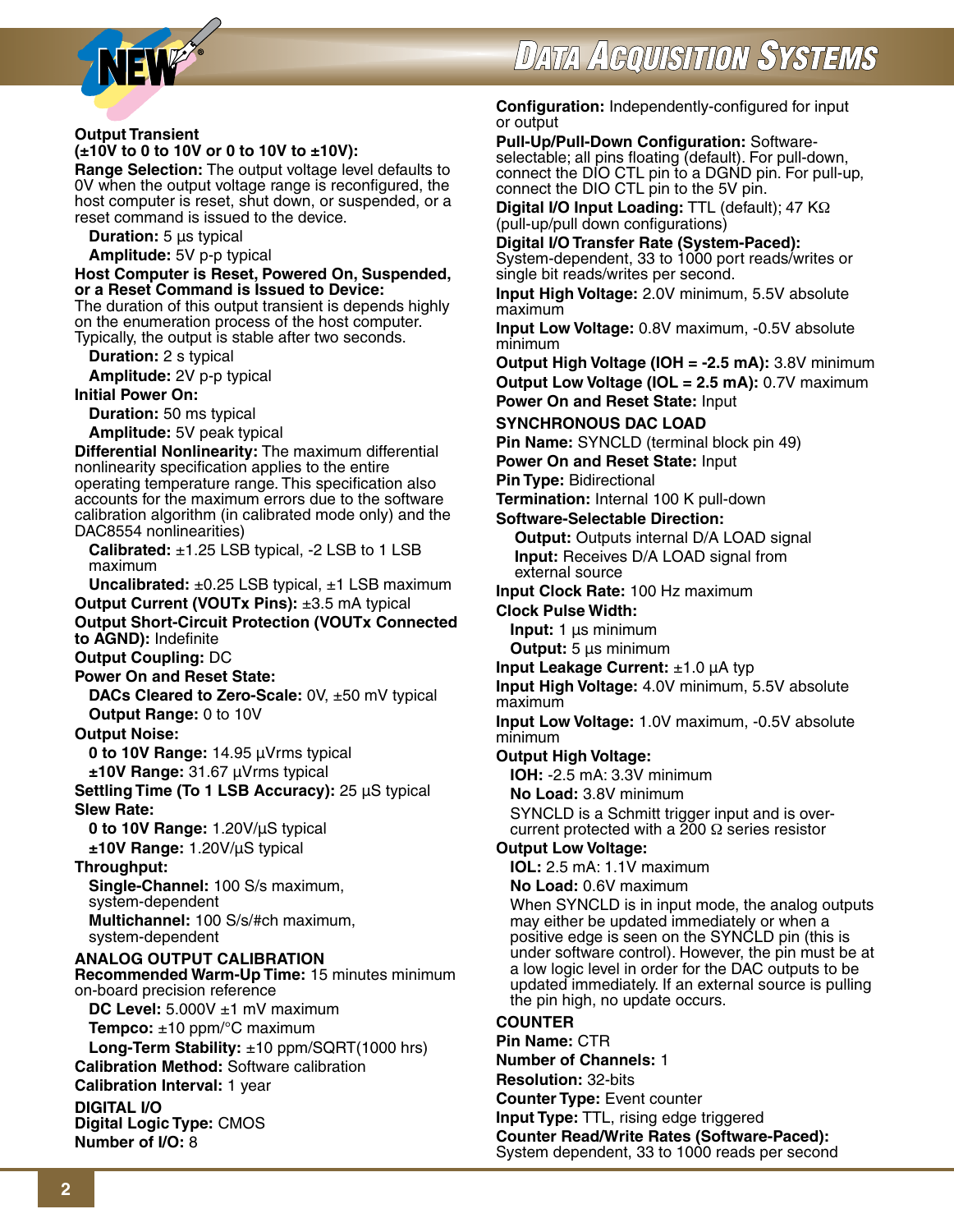

**Schmidt Trigger Hysteresis:** 20 to 100 mV **Input Leakage Current:** ±1.0 µA typical **Input Frequency:** 1 MHz maximum **High Pulse Width:** 500 ns minimum

**Low Pulse Width:** 500 ns minimum

**Input High Voltage:** 4.0V minimum, 5.5V absolute maximum

**Input Low Voltage:** 1.0V maximum, -0.5V absolute minimum

## **MEMORY**

**EEPROM:** 256 bytes

**EEPROM Configuration: Address Range:** 0x000-0x0FF

**Access:** Read/write

**Description:** 256 bytes user data

## **MICROCONTROLLER**

**Type:** High performance 8-bit RISC microcontroller **Program Memory:** 16,384 words **Data Memory:** 2048 bytes

#### **GENERAL**

**Operating Environment:** 0 to 70°C (32 to 158°F), 0 to 90% RH non-condensing

The OM-USB-3100 Series data acquisition modules are supplied with TracerDAQ software which is a collection of four virtual instrument applications used to graphically display and store input data and generate output signals:

- Strip Chart—Log and graph values acquire from analog inputs, digital inputs, temperature inputs and counter inputs
- Oscilloscope—Display values acquired from analog inputs
- Function Generator—Generate waveforms for analog outputs
- Rate Generator—Generate waveforms for counter outputs

#### **Storage Temperature:**

-40 to 85°C (-40 to 185°F) **Communications:** USB 2.0 full-speed mode

(12 Mbps) **Signal I/O Connector:** Screw terminals

#### **Power:**

 **Supply Current (USB Enumeration):** <100 mA  **Supply Current (Quiescent):** Total quiescent current requirement includes up to 10 mA for the status LED. This does not include any potential loading of the digital I/O bits, 5V user terminal, or the VOUTx outputs.

**OM-USB-3101:** 140 mA typical **OM-USB-3103:** 160 mA typical **OM-USB-3105:** 200 mA typical

**5V User Output Voltage Range:** 4.5 to 5.25V (assumes USB power supply is within specified limits) **5V User Output Current:** 10 mA maximum (refers to the total amount of current that can be sourced from the 5V user terminal for general use; also includes any additional contribution due to DIO loading

**Dimensions:**  $127 \text{ L} \times 88.9 \text{ W} \times 35.6 \text{ H}$  mm  $(5.0 \times 3.5 \times 1.4^{\circ})$ **Weight:** 159 g (0.35 lb)

TracerDAQ PRO is an enhanced version of TracerDAQ. A comparison of some of the features included in TracerDAQ vs TracerDAQ PRO is shown below.





**TracerDAQ Strip Chart.**

**TracerDAQ Pro Strip Chart with Measurements.**

# **Features Comparison**

#### **Strip Chart**

| Feature                            | <b>TracerDAQ</b>                                                 | <b>TracerDAQ Pro</b>                                             |
|------------------------------------|------------------------------------------------------------------|------------------------------------------------------------------|
| <b>Channel Types</b>               | Analog input, temperature input,<br>digital input, event counter | Analog input, temperature input,<br>digital input, event counter |
| <b>Number of Channels</b>          | 8                                                                | 48                                                               |
| Number of Lanes                    | 2                                                                | 8                                                                |
| <b>Maximum Samples per Channel</b> | 32,000                                                           | 1 million                                                        |
| <b>Alarm Conditions</b>            | <b>No</b>                                                        | Yes                                                              |
| <b>Measurements Window</b>         | No.                                                              | Yes                                                              |
| <b>Enter Annotations</b>           | No.                                                              | Yes                                                              |
| <b>Software Triggering</b>         | No                                                               | Yes                                                              |
| <b>Hardware Triggering</b>         | <b>No</b>                                                        | Yes                                                              |
| <b>Time-of-Day Triggering</b>      | <b>No</b>                                                        | Yes                                                              |
| <b>Linear Scaling</b>              | No.                                                              | Yes                                                              |